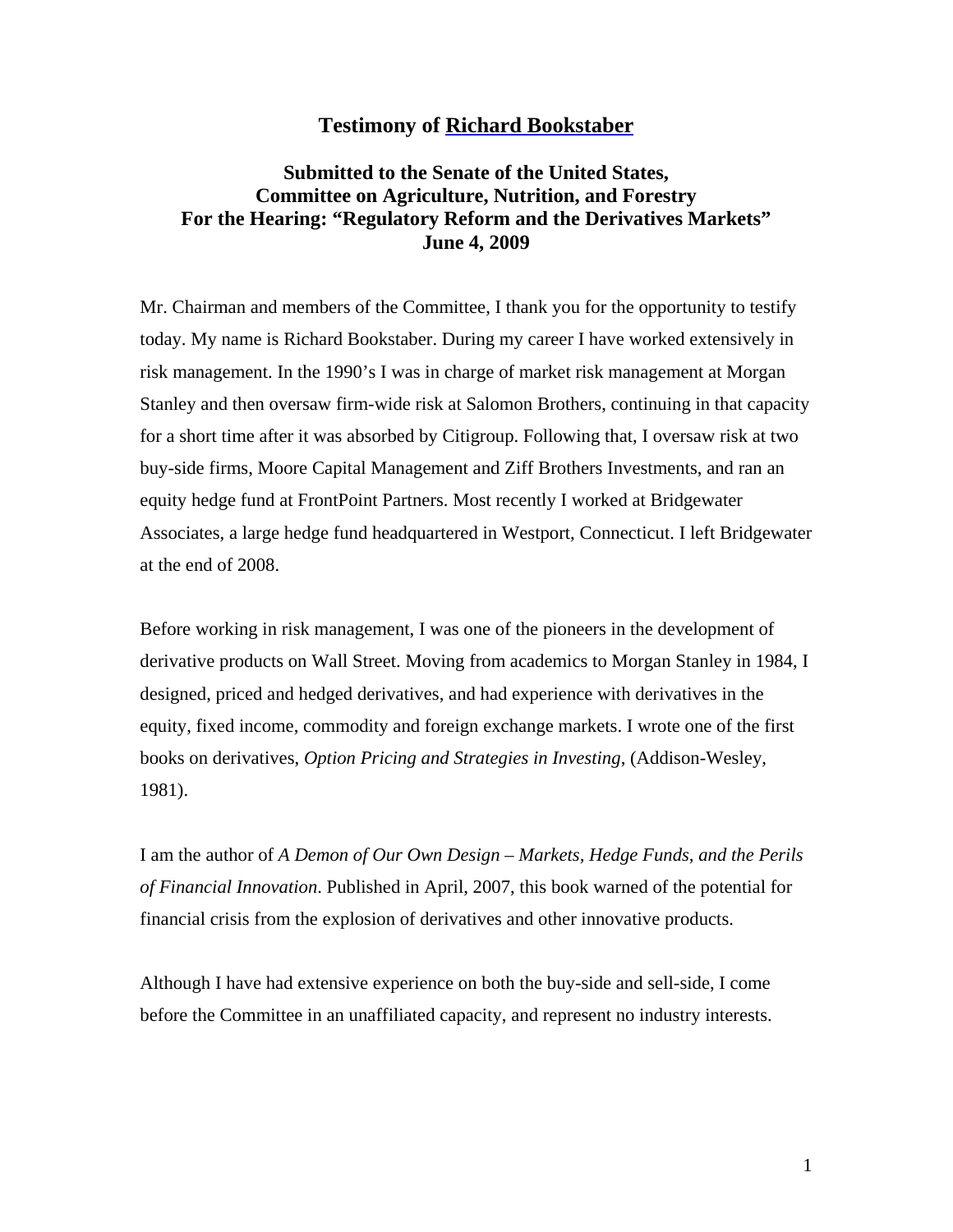My testimony will focus on the need for reduced complexity and increased transparency in the derivatives markets. This can be accomplished by standardization of derivative instruments and ultimately by having derivatives trade on the exchange. Many of the issuers and users of derivatives have incentives for derivatives to remain complex and opaque, but these incentives are related to flawed objectives.

## **Complexity: The Problem with Derivatives**

Derivative instruments – and I use the term broadly to include the swath of what are often termed 'innovative products' such as options, swaps and structured products – can improve the financial markets. They can allow investors to mold returns to better meet their investment objectives, to more precisely meet the contingencies of the market. They can break apart and package risks to facilitate risk sharing. In the parlance of academic finance, they allow investors to better span the space of the states of nature. These objectives were the focus in the nascent years of derivatives, in the decade or so after the development of the Black-Scholes-Merton option pricing methodology and the establishment of the Chicago Board Options Exchange.

As time progressed, however, derivatives found use for less lofty purposes. Derivatives have been used to solve various non-economic problems, basically helping institutions game the system in order to:

- Avoid taxes. For example, investors use total return swaps to take positions in UK stocks in order to avoid transactions taxes.
- Take exposures that are not permitted in a particular investment charter. For example, index amortizing swaps were used by insurance companies to take mortgage risk.
- Speculate. For example, the main use of credit default swaps is to allow traders to take short positions on corporate bonds and place bets on the failure of a company.
- Hide risk-taking activity. For example, derivatives provide a means for obtaining a leveraged position without explicit financing or capital outlay and for taking risk off-balance sheet, where it is not as readily observed and monitored. Derivatives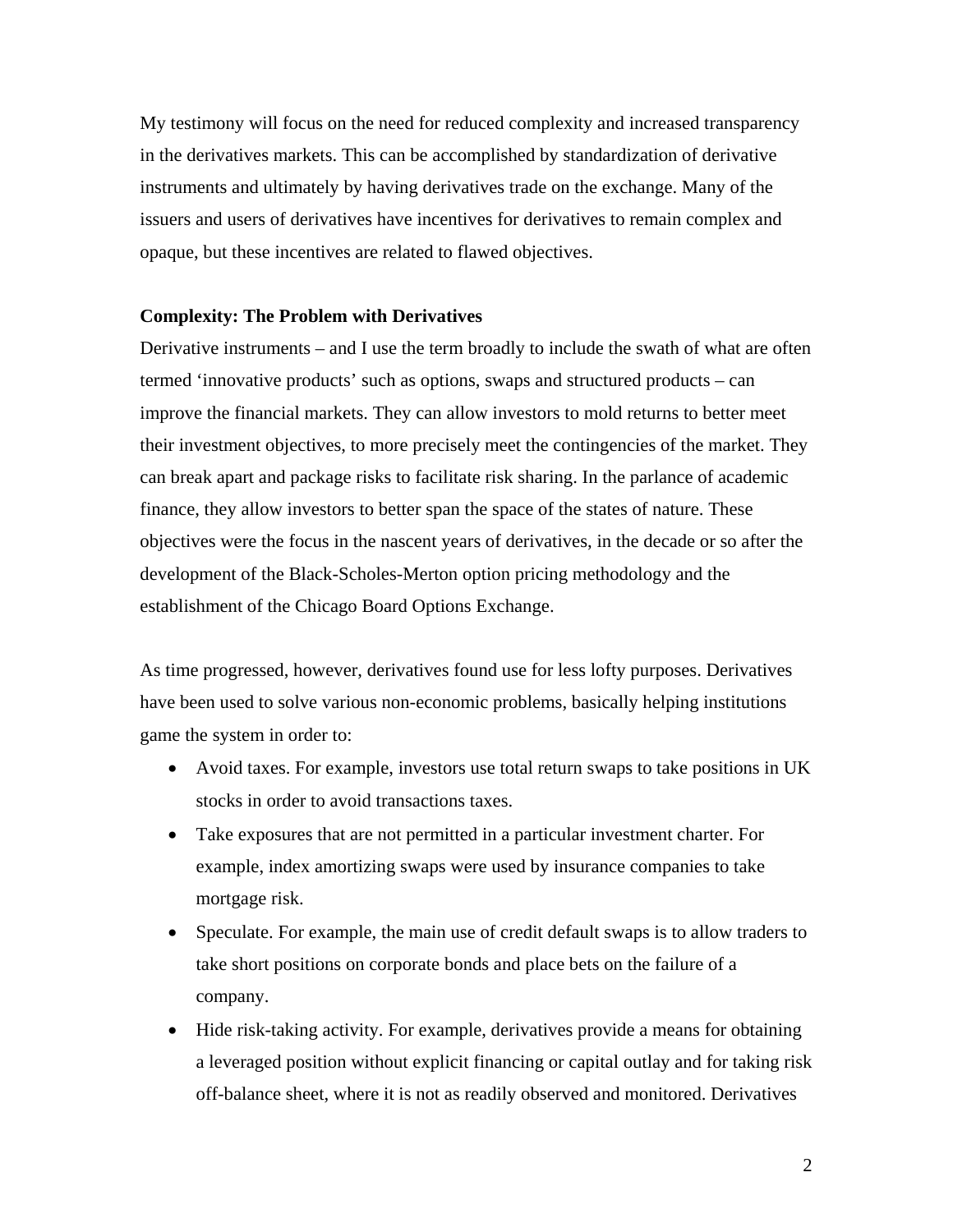also can be used to structure complex risk-return tradeoffs that are difficult to dissect.

These non-economic objectives are best accomplished by designing derivatives that are complex and opaque, so that the gaming of the system is not readily apparent.<sup>1</sup>

Viewed in an uncharitable light, derivatives and swaps can be thought of as vehicles for gambling; they are, after all, side bets on the market. But these side bets can pose risks that extend beyond losses to the person making the bet. There are a number of ways the swaps and derivatives end up affecting the market:

- Those who create these products need to hedge in the market, so their creation leads to a direct affect on the market underlying the derivative.
- Those who buy these instruments have other market exposures, so that if they are adversely affected by the swaps or derivatives, they might be forced to liquidate other positions, thereby transmitting a dislocation from one market into another.
- The market price of some derivatives can have real effects for a company. For example, the credit default swaps are used as the basis for triggering debt covenants, so if the swap spread for a company's debt rises above a critical level, it can have an adverse effect on the company. Indeed, a dislocation in the credit default swap market can have a more immediate and severe effect on a company than will a dislocation in its stock price, because the credit default swap spread has an impact on the ability of the company to obtain financing.<sup>2</sup>

 $\overline{a}$ 

<sup>1</sup> For example, the last point, hiding risk-taking activity, is facilitated by the opacity of the risk-return tradeoff for derivatives. Any derivatives trader worth his salt can construct a derivatives position that will seemingly print money, in all likelihood generate cash flow month after month, but will get that cash flow by taking on a subtle risk which will rarely be realized, but when realized will have a profound negative effect. Without proper modeling, this risk will not be manifest until it is too late. This means that derivatives are the weapon of choice for investors who are faced with a need to book immediate gains.

It also means derivatives are a quick sale to naïve investors. There is no need to look back to P&G or Orange County for examples of this. I recently gave a talk to a group of central bankers from small countries, a number of whom had been plied with derivatives called dual currency swaps, though these were really options that gave the countries a payout in the worse performing of two currencies. In exchange for taking this relative currency risk, the countries received an incremental return of a few basis points. I did not do the calculation, but my bet is that this incremental return left a substantial buffer for the banks that sold the swaps. And that the countries entered into the swaps without recognizing the level of risk they were taking on.

 $2$  For this reason, there needs to be strict oversight of credit default swaps to guard against manipulation. Such oversight is far easier for if they are traded on an exchange.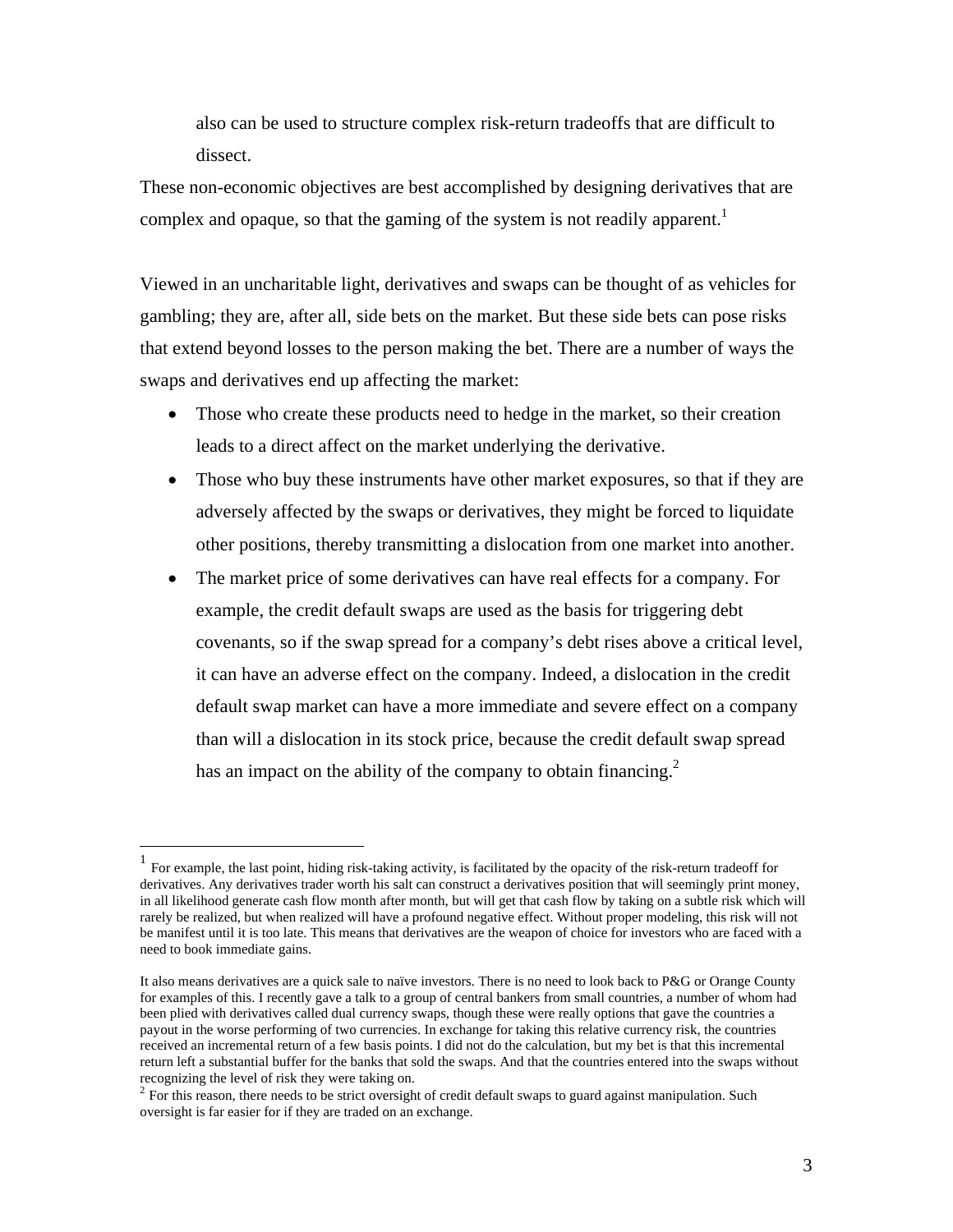- Derivatives can change the behavior of the market. For example, when various bonds are packaged into Collateralized Debt Obligations, they become linked in a way that they might not be absent this packaging. As a result, the diversification potential within the market can be lower and the potential for contagion between market segments can increase.
- Those who are writing OTC derivatives are in effect providing insurance to the buyers, but without any regulatory requirements on minimum capital. Those writing these instruments may not be in a well-capitalized position to pay out in the event that the option goes into the money.

## **Regulation of Derivatives**

#### Standardization and Exchange Trading

As I point out in *A Demon of Our Own Design*, complexity is one of the demons that makes our financial markets crisis prone. Complexity hides risks and creates unexpected linkages between markets. Derivatives are the primary source of this complexity, so to reduce the risk of crisis we must address the derivatives markets. We need a flight to simplicity.

The proposal for a centralized clearing corporation, while a welcome step, is not sufficient to do this. It may reduce counterparty concerns, but it will not provide the necessary level of standardization, transparency, price discovery and liquidity. To do that, we need to have standardized derivative products, and have those products traded on an exchange. Standardization will address the complexity of derivatives. Exchange trading will be a major improvement in the transparency and efficiency, and will foster liquidity by drawing in a wider range of speculators and liquidity suppliers. These steps will shore up the market against the structural flaws that derivative-induced complexity have created.

## Nonstandard OTC Derivatives and Innovation

One stated objection to standardization and exchange trading is that if a door remains open for complex OTC derivatives, then having the standardized products out in the light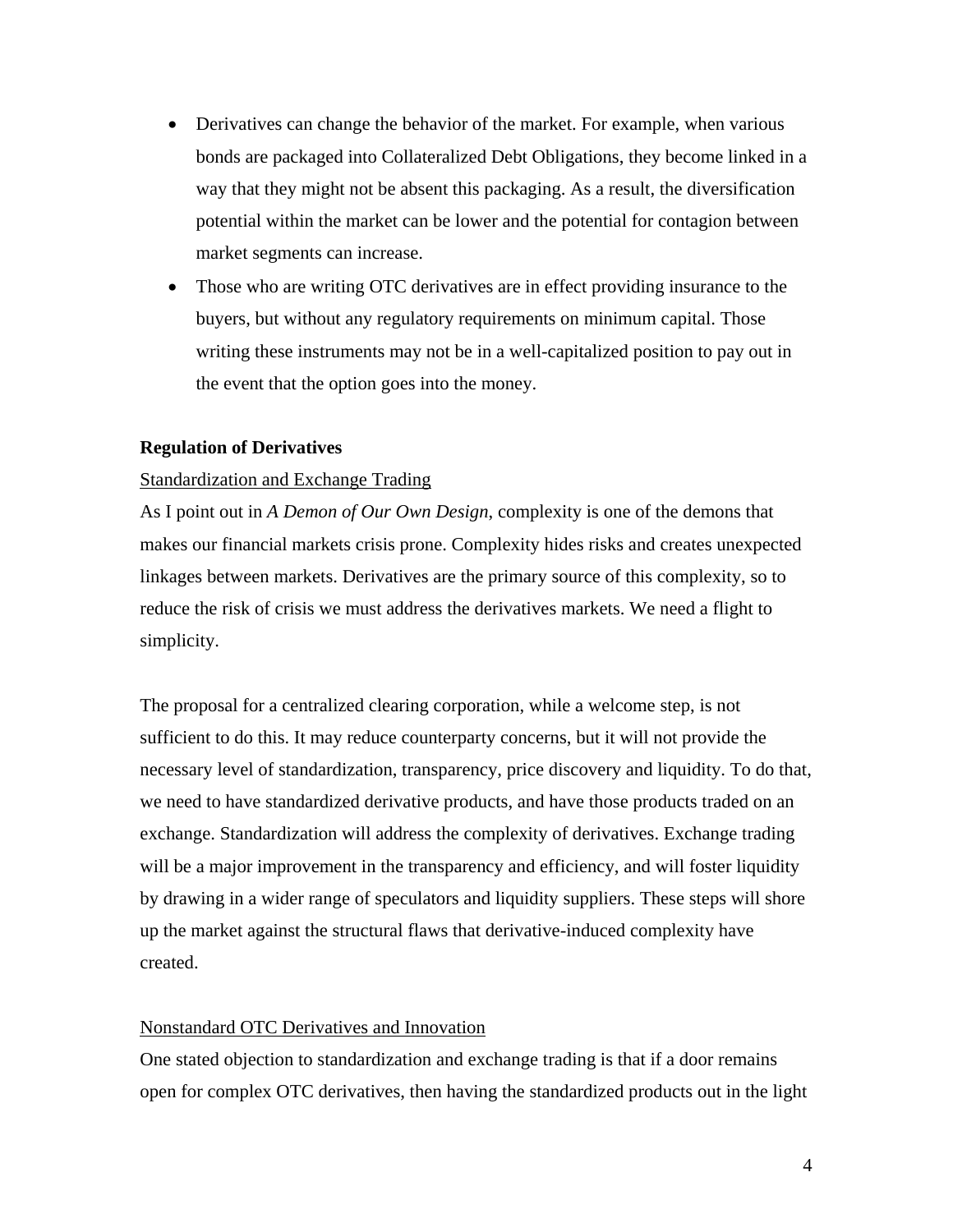of day will only accentuate the demand for the more shadowy and opaque products. An opposing objection is that the push toward standardization will squelch innovation in the financial markets. These concerns lead to demands by some to abolish all OTC derivatives, and by others to shrink from exchange trading. There is no need to move toward either of these two extremes.

Abolishing OTC derivatives is not a wise direction for regulation. There will be legitimate reasons for customized derivatives, and no doubt innovations will emerge with broad value to the financial markets. The point is not to stifle innovation, but to assure it is directed toward an economic rather than gaming end. Nor need exchange trading move activity into the shadows. Properly executed, we can have a combination of standardized exchange-traded instruments along with the continued development of customized OTC instruments.

Standardized exchange-traded derivatives will create high hurdles for any nonstandard OTC product a bank wants to push into the market. The OTC product will have worse counterparty characteristics, be less liquid, have a higher spread, and have inferior price discovery. To overcome these disadvantages, the nonstandard OTC product will have to demonstrate substantial improvement in meeting the needs of the investor compared to the standardized product.

In addition, stricter control and disclosure can be placed on nonstandard OTC derivatives both through investor demand and by regulatory mandate. Investors may demand that derivatives taken on their behalf be of the standardized exchange-traded form, or may require that if a nonstandard alternative is employed, it first be approved by the firm's risk manager. The regulator may mandate the disclosure of such derivatives positions and require a demonstration of how these instruments are being used and why they are being used in place of the standard instruments.<sup>3</sup> The disclosure might be public – investment

1

<sup>&</sup>lt;sup>3</sup> The argument here is not for case-by-case approval of nonstandard products, nor for a regulator to dictate which derivatives can be traded OTC. The regulator does not have to make a determination that any one derivative is being employed for bona fide hedging purposes, or that the use of an OTC derivative is in some sense legitimate. By having on-going disclosure and justification, the investors and the regulators can see emerging patterns of abuse. There will be a point where a firm's use of the nonstandard products will move beyond the norm and will start to draw questions.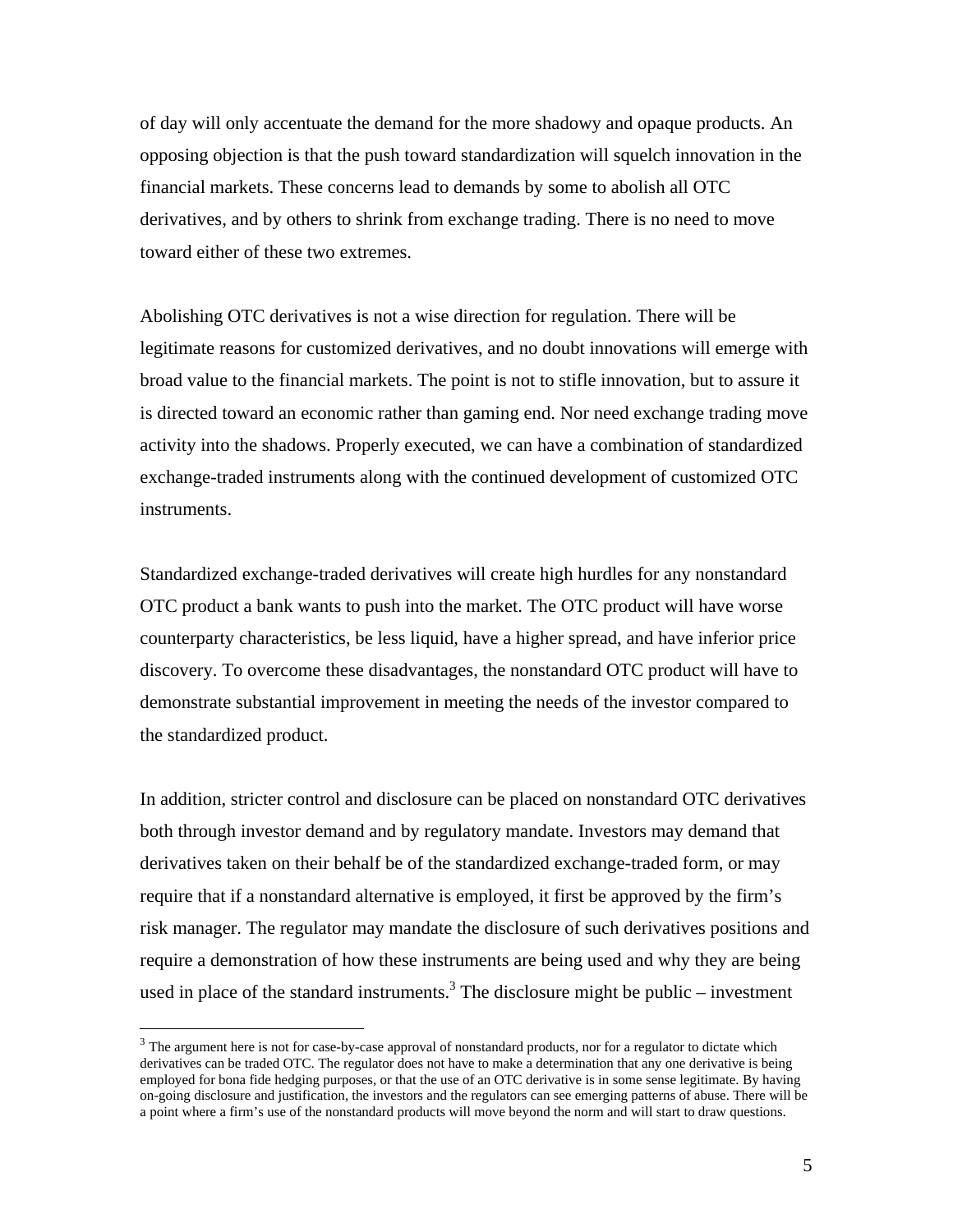firms could justifiably balk at such disclosure now, but that justification is lessened if the firms have the choice of employing exchange-traded derivatives to avoid the disclosure – or, alternatively, the disclosure can be restricted only to the regulator.<sup>4</sup>

Even with these hurdles, there will still be the opportunity for innovation and for the application of the more complex derivatives where their value is compelling. But I believe we will not find many instances where a complex OTC derivative is pushed forward, because for most legitimate purposes the standardized products will be found to be adequate.

## Incentives for Creating Complex OTC Derivatives

1

The current proposal for moving derivatives onto an exchange reminds me of a similar effort I made shortly after I arrived at Morgan Stanley twenty-five years ago. I proposed a simplified structure that would have allowed the interest rate swaps that were traded at the time to be replaced by a handful of standardized instruments. I met with the head of the swap desk and others running the Fixed Income Division to propose that this structure be put forward to allow exchange trading of swaps. I thought the proposal, which would have made the markets more transparent, liquid and efficient, would be greeted warmly, even enthusiastically. Was I wrong. I had yet to appreciate the incentives the industry has to make derivatives as complex and 'one-off' as possible.

For the bank, the more complex and custom-made the instrument, the greater the chance the bank can price in a profit, for the simple reason that investors will not be able to readily determine its fair value. And if the bank creates a customized product, then it can also charge a higher spread when an investor comes back to trade out of the product. For

The disclosure could include standardized tagging of positions that will facilitate aggregation and analysis. In this regard, see "Mapping the Market Genome", http://rick.bookstaber.com/2009/02/markup-languages-and-mappingmarket.html. 4

 $\frac{4}{3}$  Disclosure of exposures in a form that allows aggregation across firms is critical for systemic risk regulation. As it stands now, we do not have the ability to sort through the web of counterparty risk or the extent of leverage and crowding in markets. The required data is readily accessible by the regulator for exchange-traded positions, but more aggressive disclosure is required to obtain these data for OTC positions. On the need for disclosure for systemic risk management, see *Testimony of Richard Bookstaber , Submitted to the Senate of the United States, Senate Banking, Housing and Urban Affairs Subcommittee on Securities, Insurance and Investment, for the Hearing: "Risk Management and Its Implications for Systematic Risk", June 19, 2008*.